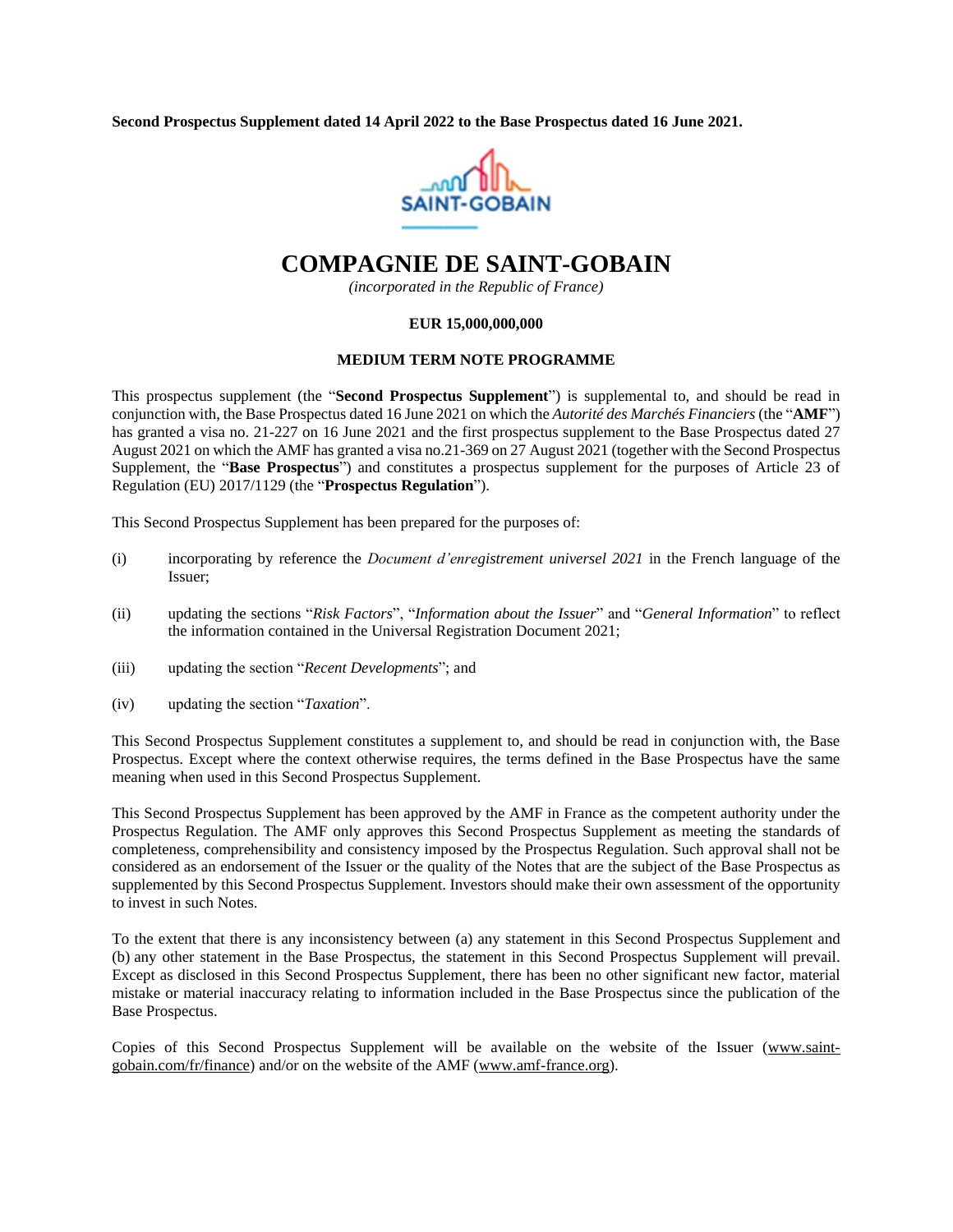# **TABLE OF CONTENTS**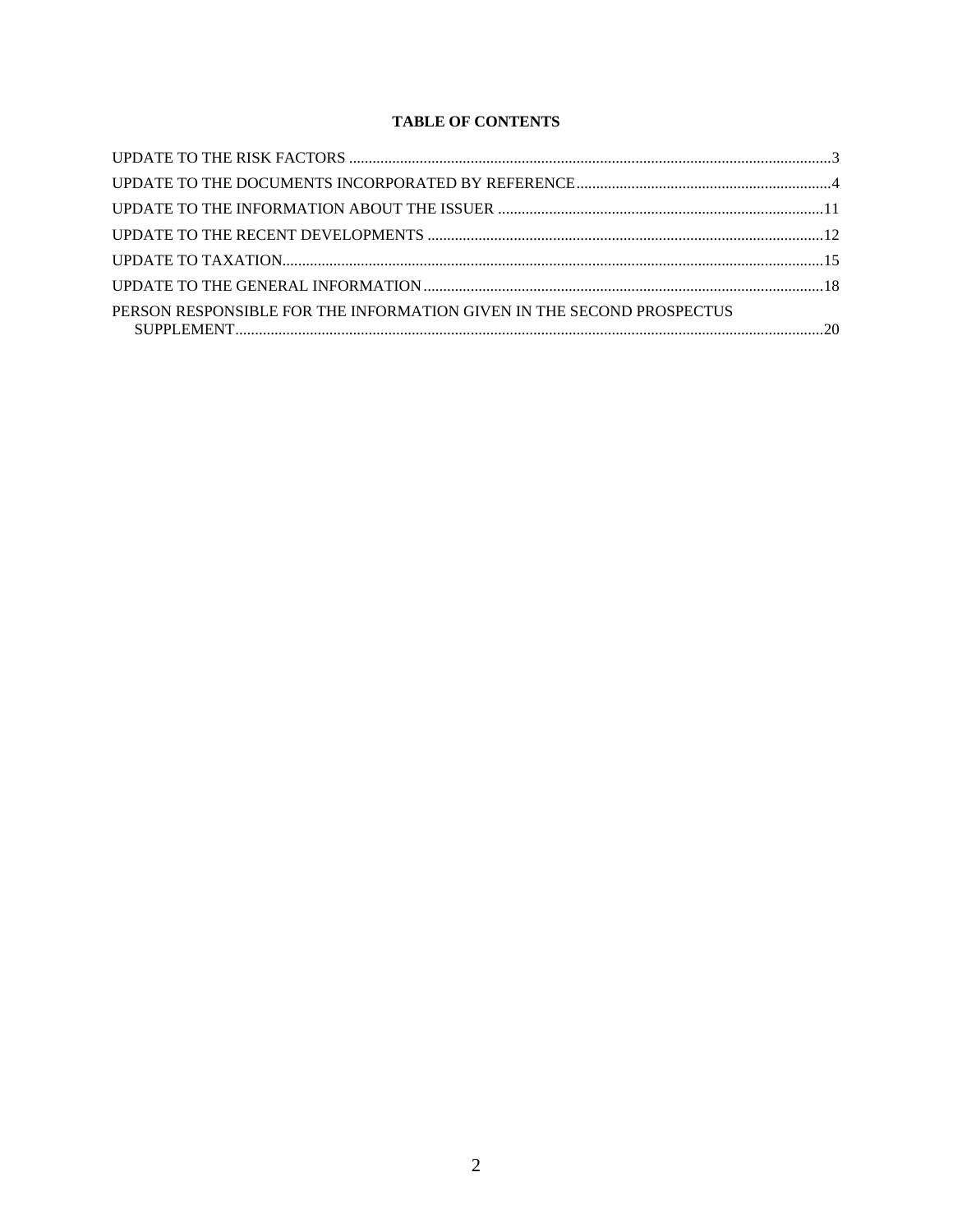## **UPDATE TO THE RISK FACTORS**

<span id="page-2-0"></span>The first paragraph of the section entitled "*Risk factors relating to the Issuer*" in the section "*Risk Factors*" starting on page 19 of the Base Prospectus is deleted and replaced with the following:

"Risks relating to the Issuer are described on pages 228 to 237 and 319 to 321 of the Universal Registration Document 2021, as defined and further described under "*Documents Incorporated by Reference*" in the Base Prospectus, as supplemented, and include risks described in this section."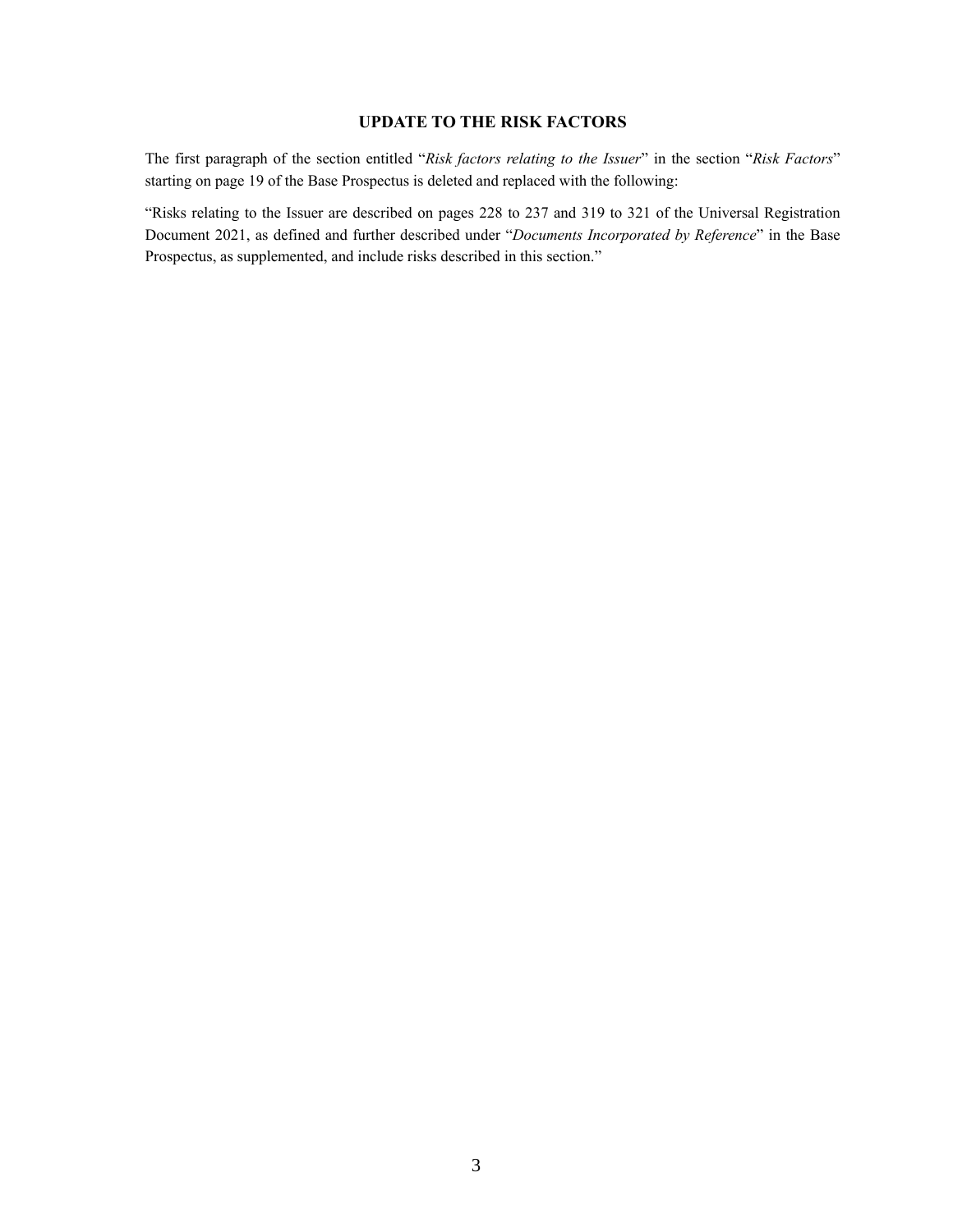## **UPDATE TO THE DOCUMENTS INCORPORATED BY REFERENCE**

<span id="page-3-0"></span>The section "*Documents incorporated by reference"* starting on page 34 of the Base Prospectus is deleted in its entirety and replaced with the following:

The Base Prospectus, as supplemented, should be read and construed in conjunction with the sections set out in the cross-references tables below from the following documents:

- the *document d'enregistrement universel 2021* in the French language of the Issuer which received a registration number D.22-0132 from the AMF on 22 March 2022 (the "**Universal Registration Document 2021**") (available on https://www.saint-gobain.com/sites/saintgobain.com/files/media/document/SGO\_URD\_2021\_FR\_220321-MEL-20H55\_HD.pdf)
- the *document d'enregistrement universel* in the French language of the Issuer which received a registration number n° D.21-0152 from the AMF on 18 March 2021 (the "**Universal Registration Document 2020**") (available on [https://www.saint-gobain.com/sites/sgcom.master/files/sgo\\_urd2020\\_fr\\_mel2\\_210318.pdf\)](https://www.saint-gobain.com/sites/sgcom.master/files/sgo_urd2020_fr_mel2_210318.pdf);
- the terms and conditions of the notes contained in:
	- the base prospectus of the Issuer dated 11 April 2019 (the "**2019 EMTN Conditions**") (available on: [https://www.saint-gobain.com/sites/sgcom.master/files/2019\\_04\\_11\\_base\\_prospectus.pdf\)](https://www.saint-gobain.com/sites/sgcom.master/files/2019_04_11_base_prospectus.pdf);
	- the base prospectus of the Issuer dated 13 July 2018 (the "**2018 EMTN Conditions**") (available on: [https://www.saint-gobain.com/sites/sgcom.master/files/2018\\_07\\_13\\_base\\_prospectus.pdf\)](https://www.saint-gobain.com/sites/sgcom.master/files/2018_07_13_base_prospectus.pdf);
	- the base prospectus of the Issuer dated 12 July 2017 (the "**2017 EMTN Conditions**") (available on: [https://www.saint-gobain.com/sites/sgcom.master/files/2017\\_07\\_12\\_base\\_prospectus.pdf\)](https://www.saint-gobain.com/sites/sgcom.master/files/2017_07_12_base_prospectus.pdf);
	- the base prospectus of the Issuer dated 27 July 2016 (the "**2016 EMTN Conditions**") (available on: [https://www.saint-gobain.com/sites/sgcom.master/files/2016\\_07\\_27\\_base\\_prospectus.pdf\)](https://www.saint-gobain.com/sites/sgcom.master/files/2016_07_27_base_prospectus.pdf);
	- the base prospectus of the Issuer dated 17 July 2015 (the "**2015 EMTN Conditions**") (available on: [https://www.saint-gobain.com/sites/sgcom.master/files/2015\\_07\\_17\\_base\\_prospectus.pdf\)](https://www.saint-gobain.com/sites/sgcom.master/files/2015_07_17_base_prospectus.pdf);
	- the base prospectus of the Issuer dated 17 July 2014 (the "**2014 EMTN Conditions**") (available on: [https://www.saint-gobain.com/sites/sgcom.master/files/2014\\_07\\_17\\_base\\_prospectus.pdf\)](https://www.saint-gobain.com/sites/sgcom.master/files/2014_07_17_base_prospectus.pdf);
	- the base prospectus of the Issuer dated 17 July 2013 (the "**2013 EMTN Conditions**") (available on: [https://www.saint-gobain.com/sites/sgcom.master/files/2013\\_07\\_17\\_base\\_prospectus.pdf\)](https://www.saint-gobain.com/sites/sgcom.master/files/2013_07_17_base_prospectus.pdf);
	- the base prospectus of the Issuer dated 19 September 2012 (the "**2012 EMTN Conditions**") (available on: [https://www.saint-gobain.com/sites/sgcom.master/files/2012\\_07\\_19\\_base\\_prospectus.pdf\)](https://www.saint-gobain.com/sites/sgcom.master/files/2012_07_19_base_prospectus.pdf); and
	- the base prospectus of the Issuer dated 20 July 2011 (the "**2011 EMTN Conditions**") (available on: [https://www.saint-gobain.com/sites/sgcom.master/files/2011\\_07\\_20\\_base\\_prospectus.pdf\)](https://www.saint-gobain.com/sites/sgcom.master/files/2011_07_20_base_prospectus.pdf),

the documents referred to above being together defined the "**EMTN Previous Conditions**".

Any statement contained in the documents incorporated by reference listed above shall be deemed to be modified or superseded for the purpose of the Base Prospectus, as supplemented, to the extent that a statement contained herein or in the Base Prospectus, as supplemented, modifies or supersedes such earlier statement (whether expressly, by implication or otherwise), it being mentioned that any statement so modified or superseded shall not be deemed, except as so modified or superseded, to constitute a part of the Base Prospectus, as supplemented.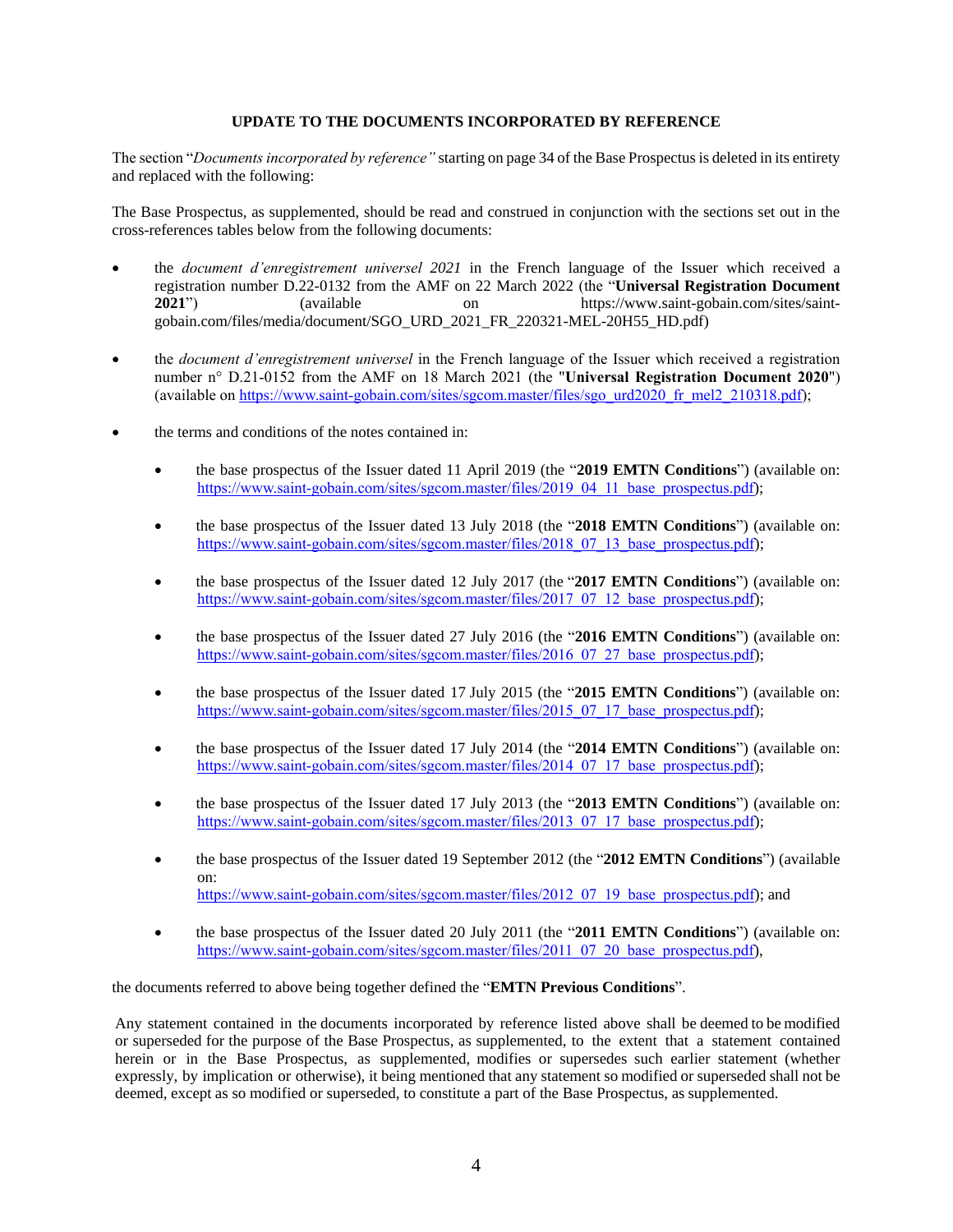Copies of the documents incorporated by reference in the Base Prospectus, as supplemented, may be obtained, free of charge, from (i) the website of the Issuer [\(www.saint-gobain.com/fr/finance\)](https://www.saint-gobain.com/fr/finance), (ii) the registered office of the Issuer or (iii) from the offices of the Paying Agent set out at the end of the Base Prospectus during normal business hours.

The Universal Registration Document 2021 and the Universal Registration Document 2020 are also available on the website of the AMF [\(www.amf-france.org\)](http://www.amf-france.org/).

The documents incorporated by reference have been filed with the AMF.

The information incorporated by reference in the Base Prospectus, as supplemented, shall be read in connection with the cross-reference list below.

Any information not listed in the cross-reference list below but included in the documents incorporated by reference shall not form part of the Base Prospectus, as supplemented. Such information is either (i) not considered by the Issuer to be relevant for prospective investors in the Notes or (ii) covered elsewhere in the Base Prospectus, as supplemented. Such information shall be considered as additional information, not required by the schedules of the Commission Delegated Regulation (EU) No 2019/980 of 14 March 2019 supplementing the Prospectus Regulation.

The information on the website of the Issuer does not form part of the Base Prospectus, as supplemented (unless that information is incorporated by reference into the Base Prospectus, as supplemented) and has not been scrutinized or approved by the AMF.

The English translations of the Universal Registration Document 2021 and the Universal Registration Document 2020 are available on the website of the Issuer [\(https://www.saint-gobain.com/en/finance/regulated-information/universal](https://www.saint-gobain.com/en/finance/regulated-information/universal-registration-document-including-annual-financial-report)[registration-document-including-annual-financial-report\)](https://www.saint-gobain.com/en/finance/regulated-information/universal-registration-document-including-annual-financial-report). Such English translations are available for information purposes only and are not incorporated by reference in the Base Prospectus, as supplemented.

Only the French versions of the Universal Registration Document 2021 and the Universal Registration Document 2020 may be relied upon.

|                         | <b>Prospectus Regulation -</b><br><b>Annex VII</b>                                                                | <b>Universal Registration</b><br>Document 2021 | <b>Universal Registration</b><br>Document 2020 |
|-------------------------|-------------------------------------------------------------------------------------------------------------------|------------------------------------------------|------------------------------------------------|
| $\mathbf{3}$            | <b>RISK FACTORS</b>                                                                                               | Pages 228 to 237 and 319 to 321                |                                                |
| $\overline{\mathbf{4}}$ | <b>INFORMATION ABOUT</b><br><b>THE ISSUER</b>                                                                     |                                                |                                                |
| 4.1                     | <b>History and development of</b><br>the Issuer:                                                                  |                                                |                                                |
| 4.1.1                   | The legal and commercial name<br>of the Issuer.                                                                   | Pages 13 and 374                               |                                                |
| 4.1.2                   | The place of registration of the<br>Issuer and its registration<br>number and legal entity<br>identifier ("LEI"). | Pages 264 and 374                              |                                                |
| 4.1.3                   | The date of incorporation and<br>the length of life of the Issuer,<br>except where the period is<br>indefinite.   | Page 374                                       |                                                |
| 4.1.4                   | the domicile and legal form of<br>the Issuer, the legislation under<br>which the Issuer operates, its             | Page 374                                       |                                                |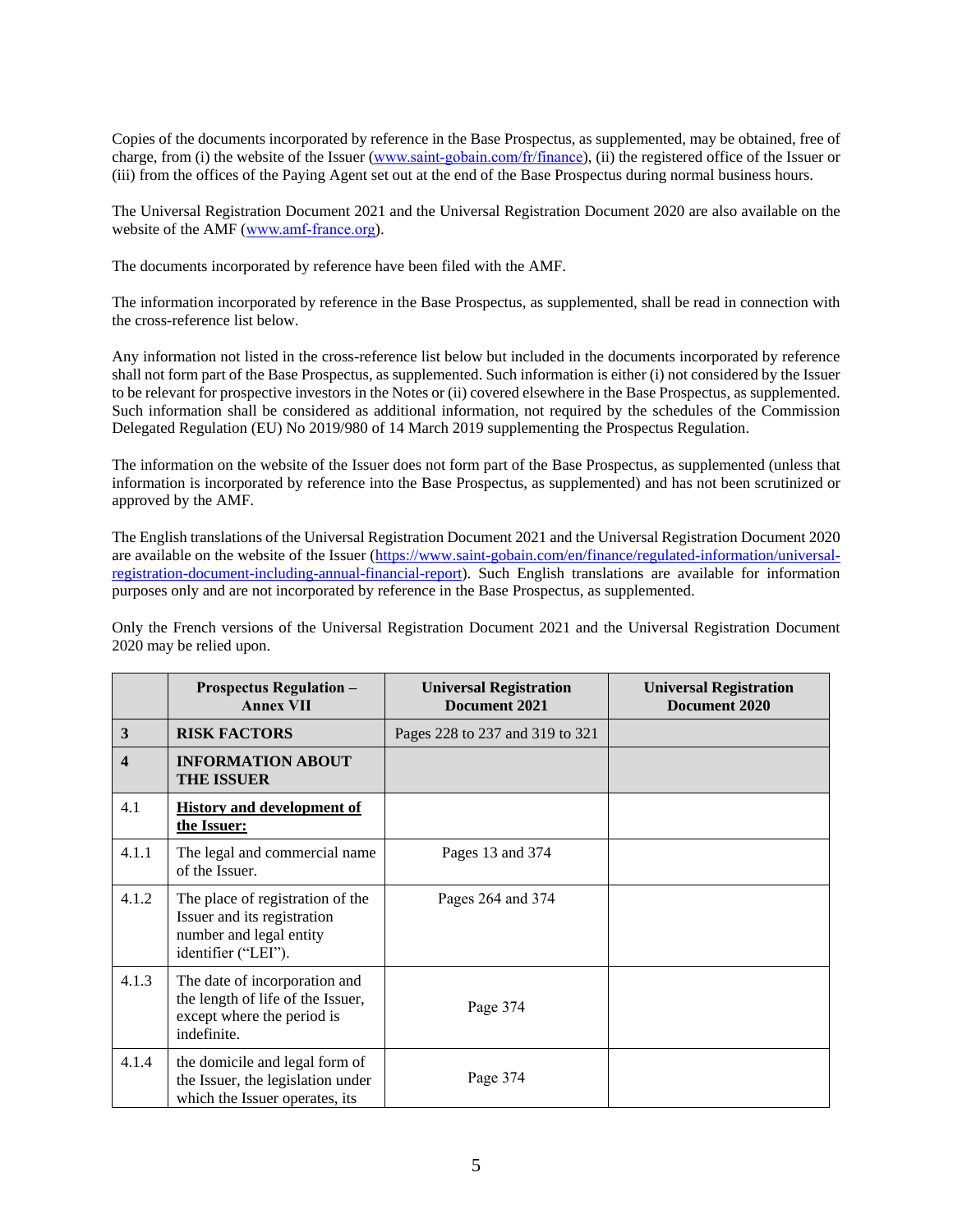|                | <b>Prospectus Regulation -</b><br><b>Annex VII</b>                                                                                                                                                                                                                                                                                                                                                                     | <b>Universal Registration</b><br>Document 2021                | <b>Universal Registration</b><br>Document 2020 |
|----------------|------------------------------------------------------------------------------------------------------------------------------------------------------------------------------------------------------------------------------------------------------------------------------------------------------------------------------------------------------------------------------------------------------------------------|---------------------------------------------------------------|------------------------------------------------|
|                | country of incorporation, and<br>the address and telephone<br>number of its registered office<br>(or principal place of business<br>if different from its registered<br>office) and website of the<br>Issuer, if any, with a disclaimer<br>that the information on the<br>website does not form part of<br>the Base Prospectus unless that<br>information is incorporated by<br>reference into the Base<br>Prospectus. |                                                               |                                                |
| 4.1.5          | Any recent events particular to<br>the Issuer and which are to a<br>material extent relevant to the<br>evaluation of the Issuer's<br>solvency.                                                                                                                                                                                                                                                                         | Pages 20 to 23 and 368 to 369                                 |                                                |
| 4.1.6          | Credit ratings assigned to the<br>Issuer at the request or with the<br>cooperation of the Issuer in the<br>rating process.                                                                                                                                                                                                                                                                                             | Page 319                                                      |                                                |
| 5              | <b>BUSINESS OVERVIEW</b>                                                                                                                                                                                                                                                                                                                                                                                               |                                                               |                                                |
| 5.1            | <b>Principal activities:</b>                                                                                                                                                                                                                                                                                                                                                                                           |                                                               |                                                |
| 5.1.1          | A brief description of the<br>Issuer's principal activities<br>stating the main categories of<br>products sold and/or services<br>performed.                                                                                                                                                                                                                                                                           | Pages 6 to 12, 18 to 19, 24 to 31<br>and 38 to 67             |                                                |
| 5.2            | The basis for any statements<br>made by the Issuer regarding its<br>competitive position.                                                                                                                                                                                                                                                                                                                              | Pages 30 and 32                                               |                                                |
| 6              | ORGANISATIONAL<br><b>STRUCTURE</b>                                                                                                                                                                                                                                                                                                                                                                                     |                                                               |                                                |
| 6.1            | If the Issuer is part of a group, a<br>brief description of the group<br>and of the Issuer's position<br>within the group.                                                                                                                                                                                                                                                                                             | Pages 7, 8, 13, 332 to 334, 343,<br>348 to 349 and 368 to 369 |                                                |
| $\overline{7}$ | <b>TREND INFORMATION</b>                                                                                                                                                                                                                                                                                                                                                                                               |                                                               |                                                |
| 9              | <b>ADMINISTRATIVE,</b><br><b>MANAGEMENT, AND</b><br><b>SUPERVISORY BODIES</b>                                                                                                                                                                                                                                                                                                                                          |                                                               |                                                |
| 9.1            | Names, business addresses and<br>functions within the Issuer of<br>the following persons, and an<br>indication of the principal<br>activities performed by them                                                                                                                                                                                                                                                        | Pages 34 to 35 and 155 to 162                                 |                                                |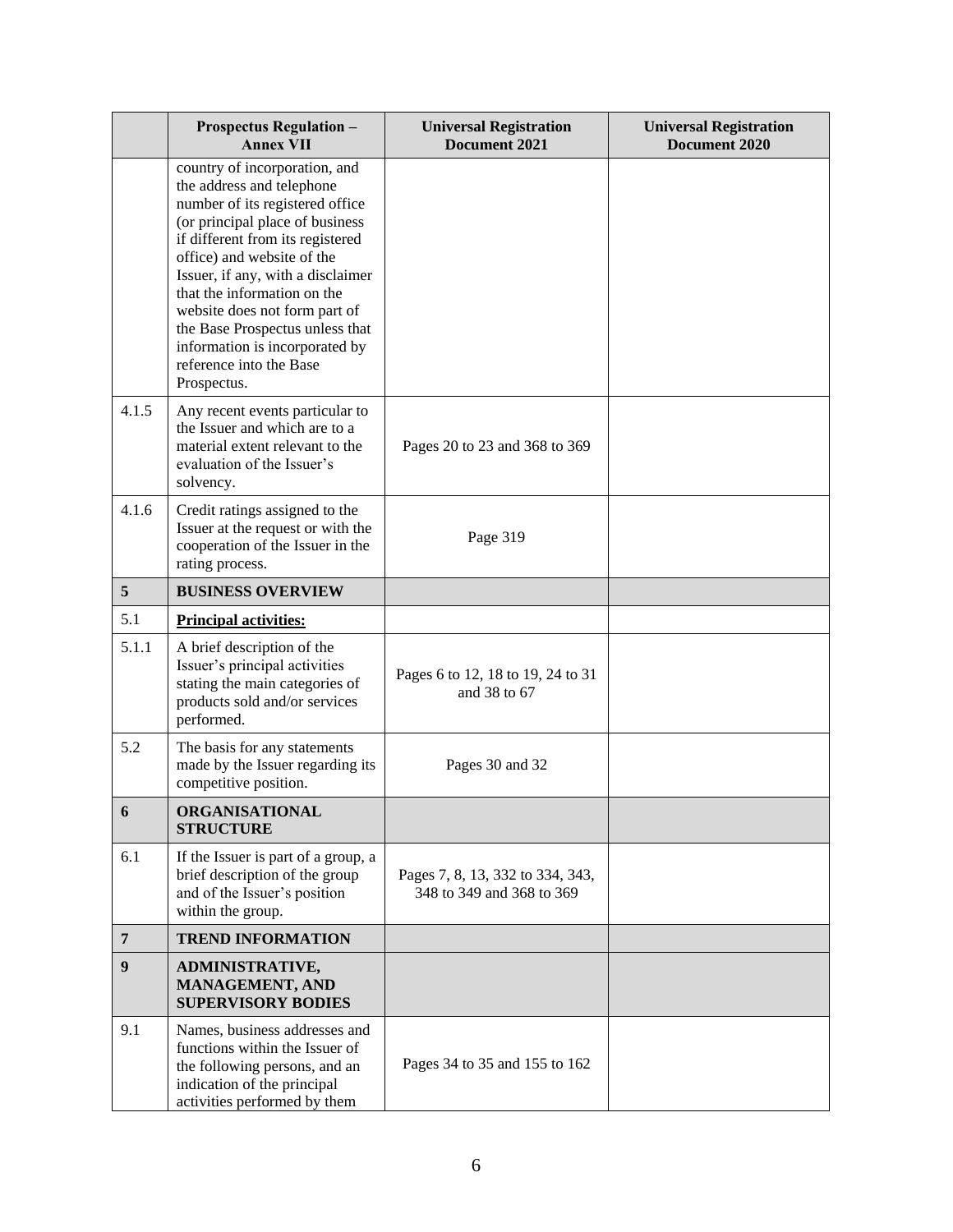|           | <b>Prospectus Regulation -</b><br><b>Annex VII</b>                                                                                                                                                                                                                | <b>Universal Registration</b><br>Document 2021 | <b>Universal Registration</b><br>Document 2020 |
|-----------|-------------------------------------------------------------------------------------------------------------------------------------------------------------------------------------------------------------------------------------------------------------------|------------------------------------------------|------------------------------------------------|
|           | outside of the Issuer where<br>these are significant with<br>respect to that Issuer:                                                                                                                                                                              |                                                |                                                |
|           | (a) members of the<br>administrative, management or<br>supervisory bodies;                                                                                                                                                                                        |                                                |                                                |
|           | (b) partners with unlimited<br>liability, in the case of a limited<br>partnership with a share capital.                                                                                                                                                           |                                                |                                                |
| 9.2       | Administrative, management,<br>and supervisory bodies<br>conflicts of interests<br>Potential conflicts of interests<br>between any duties to the Issuer                                                                                                           |                                                |                                                |
|           | of the persons referred to in<br>item 9.1, and their private<br>interests and or other duties<br>must be clearly stated. In the<br>event that there are no such<br>conflicts, a statement to that<br>effect must be made.                                         | Page 166                                       |                                                |
| <b>10</b> | <b>MAJOR SHAREHOLDERS</b>                                                                                                                                                                                                                                         |                                                |                                                |
| 10.1      | To the extent known to the<br>Issuer, state whether the Issuer<br>is directly or indirectly owned<br>or controlled and by whom and<br>describe the nature of such<br>control, and describe the<br>measures in place to ensure that<br>such control is not abused. | Pages 9 and 261 to 263                         |                                                |
| 11        | <b>FINANCIAL</b><br><b>INFORMATION</b><br><b>CONCERNING THE</b><br>ISSUER'S ASSETS AND<br><b>LIABILITIES, FINANCIAL</b><br><b>POSITION AND PROFITS</b><br><b>AND LOSSES</b>                                                                                       |                                                |                                                |
| 11.1      | <b>Historical financial information</b>                                                                                                                                                                                                                           |                                                |                                                |
| 11.1.1    | Historical financial information<br>covering the latest two financial<br>years (at least 24 months) or<br>such shorter period as the<br>Issuer has been in operation.                                                                                             | Pages 274 to 334                               | Pages 264 to 327                               |
| 11.1.3    | <b>Accounting Standards</b><br>The financial information must<br>prepared<br>according<br>be<br>to<br>International<br>Financial<br><b>Standards</b><br>Reporting<br>as                                                                                           | Pages 282 and 283                              | Pages 272 and 273                              |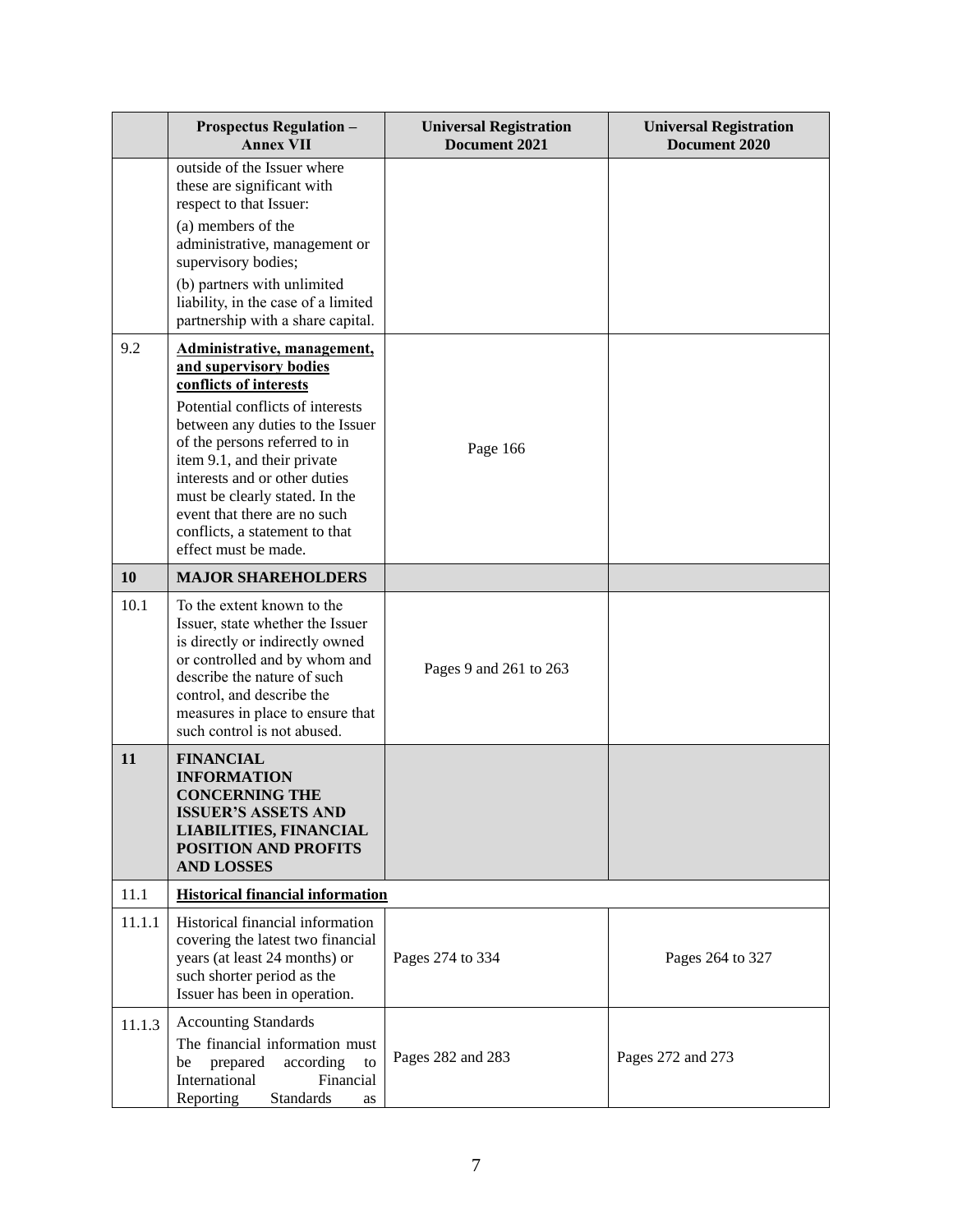|        | <b>Prospectus Regulation -</b><br><b>Annex VII</b>                                                                                                                                                                                                                                                                                                                                                                                                                                        | <b>Universal Registration</b><br>Document 2021 | <b>Universal Registration</b><br>Document 2020 |
|--------|-------------------------------------------------------------------------------------------------------------------------------------------------------------------------------------------------------------------------------------------------------------------------------------------------------------------------------------------------------------------------------------------------------------------------------------------------------------------------------------------|------------------------------------------------|------------------------------------------------|
|        | endorsed in the Union based on<br>Regulation (EC) No 1606/2002.<br>If<br>Regulation<br>(EC)<br>N <sub>0</sub><br>1606/2002 is not applicable the<br>financial statements must be<br>prepared according to:<br>(a) a Member State's national<br>accounting standards for issuers<br>from the EEA as required by                                                                                                                                                                            |                                                |                                                |
|        | Directive 2013/34/EU;<br>(b) a third country's national<br>accounting standards equivalent<br>Regulation<br>(EC)<br>N <sub>0</sub><br>to<br>1606/2002 for third country<br>issuers.<br>Otherwise<br>the<br>following                                                                                                                                                                                                                                                                      |                                                |                                                |
|        | information must be included in<br>the registration document:<br>(a) a prominent statement that<br>financial<br>the<br>information<br>included in the registration<br>document has not been prepared<br>in accordance with International<br>Financial Reporting Standards<br>as endorsed in the Union based<br>Regulation<br>(EC)<br>No.<br>on<br>1606/2002 and that there may be<br>material<br>differences in<br>the<br>financial<br>information<br>had<br>Regulation (EC) No 1606/2002 |                                                |                                                |
|        | been applied to the historical<br>financial information;<br>(b) immediately following the<br>historical financial information<br>a narrative description of the<br>differences<br>between Regulation (EC) No<br>1606/2002 as adopted by the<br>the accounting<br>and<br>Union<br>principles adopted by the issuer<br>in preparing its annual financial<br>statements.                                                                                                                     |                                                |                                                |
| 11.1.5 | Consolidated financial<br>statements<br>If the issuer prepares both<br>stand-alone and consolidated<br>financial statements, include at<br>least the consolidated financial<br>statements in the registration<br>document.                                                                                                                                                                                                                                                                | Pages 274 to 334                               | Pages 264 to 327                               |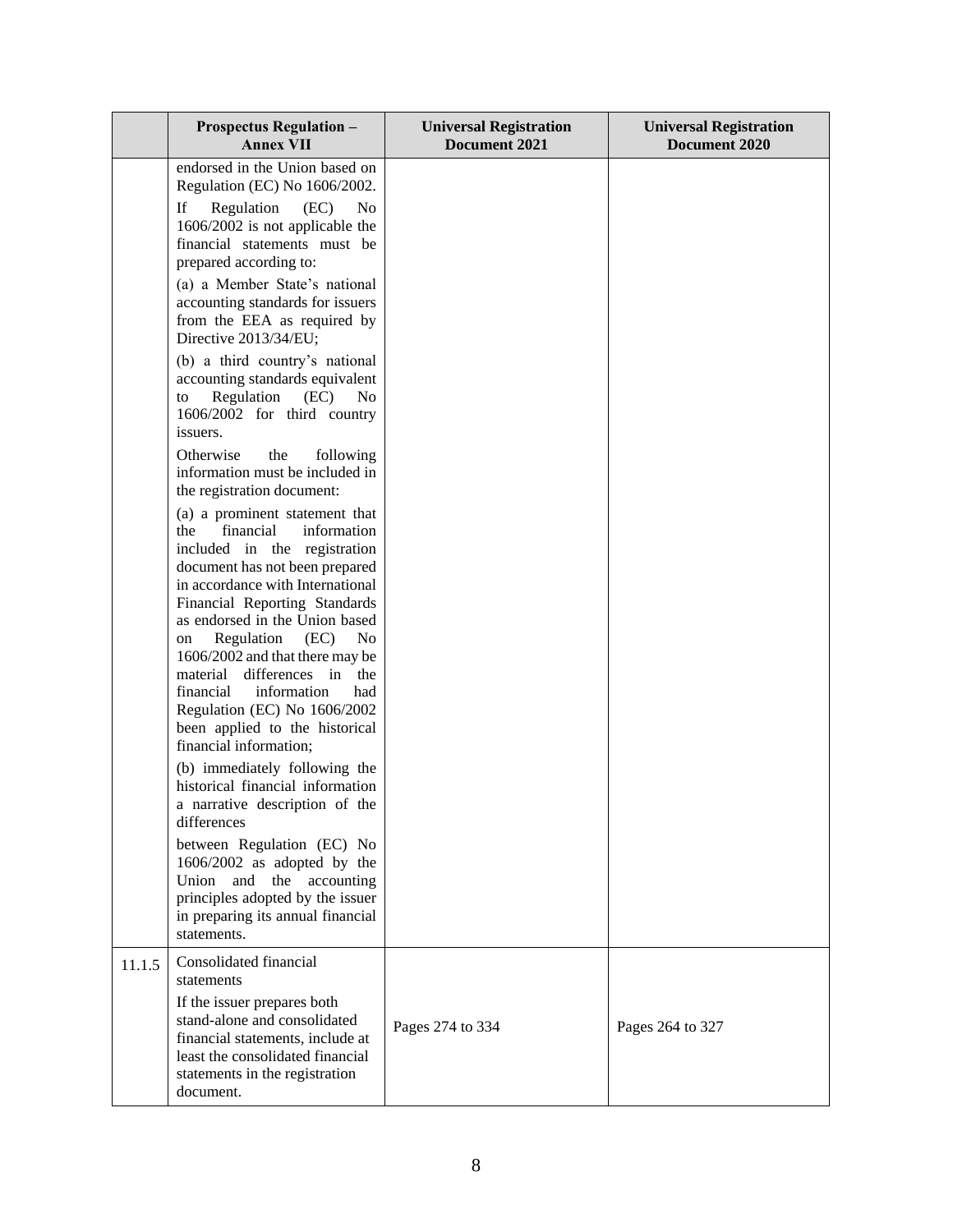|               | <b>Prospectus Regulation -</b><br><b>Annex VII</b>                                                                                                                                                                                                                                                                                                                                                                                                                                                     | <b>Universal Registration</b><br>Document 2021 | <b>Universal Registration</b><br>Document 2020 |
|---------------|--------------------------------------------------------------------------------------------------------------------------------------------------------------------------------------------------------------------------------------------------------------------------------------------------------------------------------------------------------------------------------------------------------------------------------------------------------------------------------------------------------|------------------------------------------------|------------------------------------------------|
| 11.1.6        | Age of financial information<br>The balance sheet date of the<br>last year of audited financial<br>information may not be older<br>than 18 months from the date of<br>the registration document.                                                                                                                                                                                                                                                                                                       | Pages 274 and 275                              | Pages 264 and 265                              |
| 11.2          | <b>Auditing of historical</b><br>financial information                                                                                                                                                                                                                                                                                                                                                                                                                                                 | Pages 335 to 338                               | Pages 328 to 332                               |
| 11.2.1        | The<br>historical<br>financial<br>information<br>be<br>must<br>independently<br>audited.<br>The<br>audit report shall be prepared in<br>accordance with the Directive<br>2014/56/EU<br>and Regulation<br>(EU) No 537/2014.                                                                                                                                                                                                                                                                             | Pages 335 to 338                               | Pages 328 to 332                               |
| 11.2.1<br>(a) | Where audit reports on the<br>historical financial information<br>have been refused by the<br>statutory auditors or where they<br>contain<br>qualifications,<br>of<br>modifications<br>opinion,<br>disclaimers or an emphasis of<br>matter, the reason must be<br>given, and such qualifications,<br>modifications, disclaimers or<br>emphasis of matter must be<br>reproduced in full.                                                                                                                |                                                |                                                |
| 11.3          | <b>Legal and arbitration</b><br>proceedings<br>Information on any<br>governmental, legal or<br>arbitration proceedings<br>(including any such<br>proceedings which are pending<br>or threatened of which the<br>Issuer is aware), during a<br>period covering at least the<br>previous 12 months which may<br>have, or have had in the recent<br>past, significant effects on the<br>Issuer and/or group's financial<br>position or profitability, or<br>provide an appropriate negative<br>statement. | Pages 233 to 236, 315 to 319<br>and 359 to 362 |                                                |

The EMTN Previous Conditions are incorporated by reference in the Base Prospectus, as supplemented, solely for the purpose of further issues of Notes so that the same shall be consolidated and form a single series with the outstanding Notes (i.e. tap issues of existing Notes).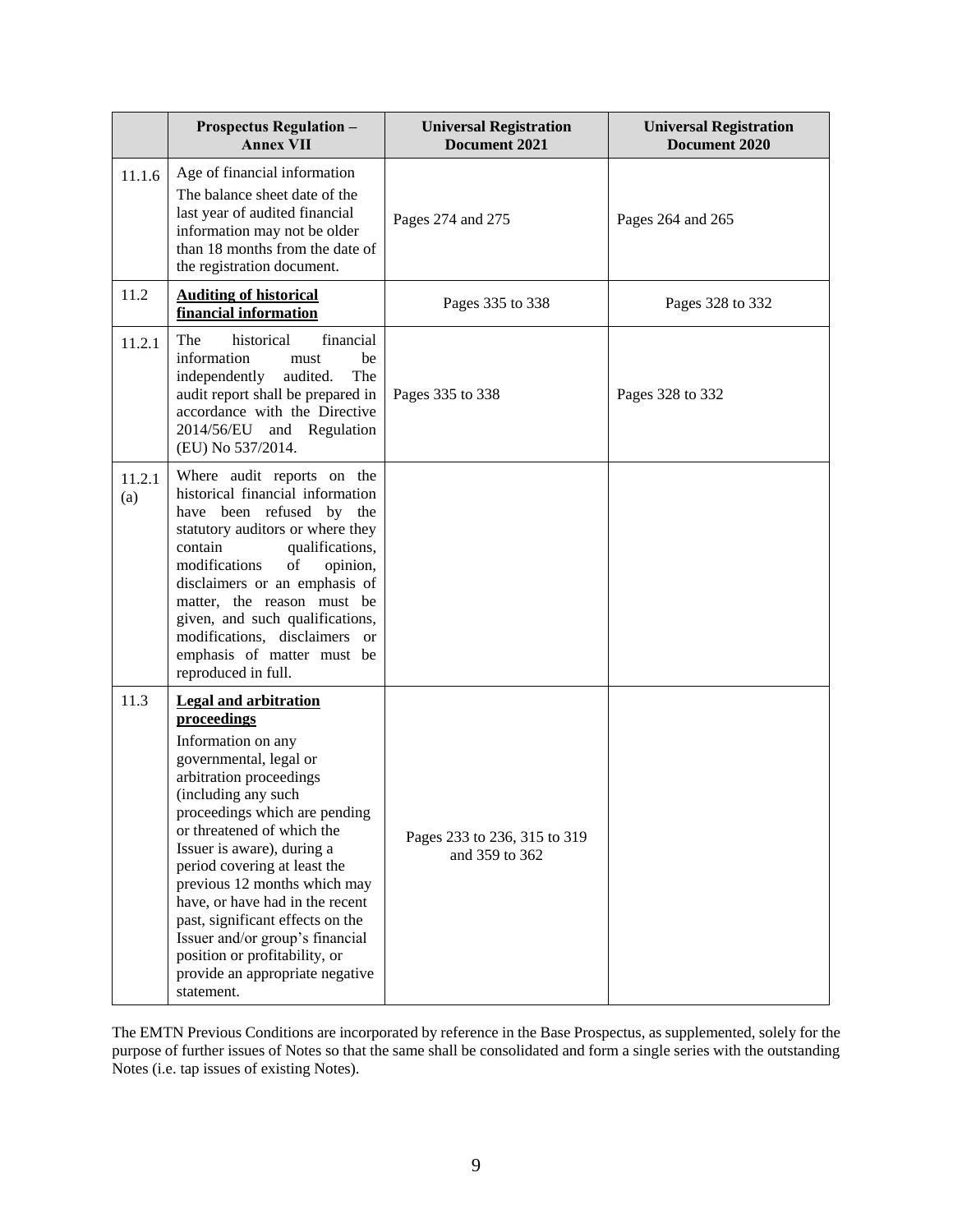| <b>EMTN Previous Conditions</b> |                     |
|---------------------------------|---------------------|
|                                 | Pages 40 to 69      |
|                                 | Pages 40 to 78      |
|                                 | Pages 41 to 77      |
|                                 | Pages 42 to 78      |
|                                 | Pages 62 to 121     |
|                                 | Pages $63$ to $121$ |
|                                 | Pages 64 to 123     |
|                                 | Pages 69 to 130     |
|                                 | Pages 32 to 89      |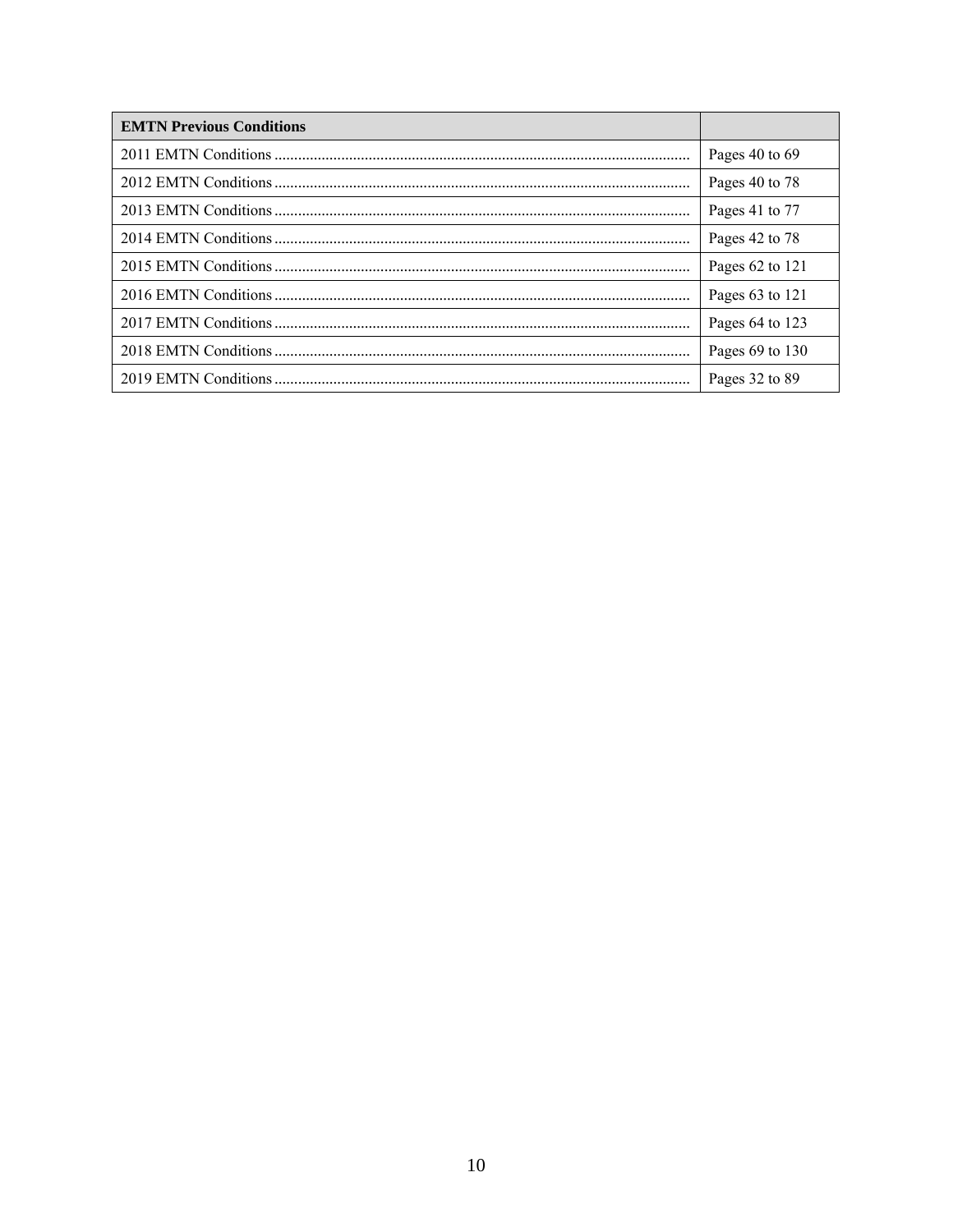## **UPDATE TO THE INFORMATION ABOUT THE ISSUER**

<span id="page-10-0"></span>The section "*Information about the Issuer*" starting on page 112 of the Base Prospectus is deleted in its entirety and replaced with the following:

"The description of the Issuer set out in the Universal Registration Document 2021 has been incorporated by reference into this Base Prospectus (see section "*Documents Incorporated by Reference*") of this Base Prospectus."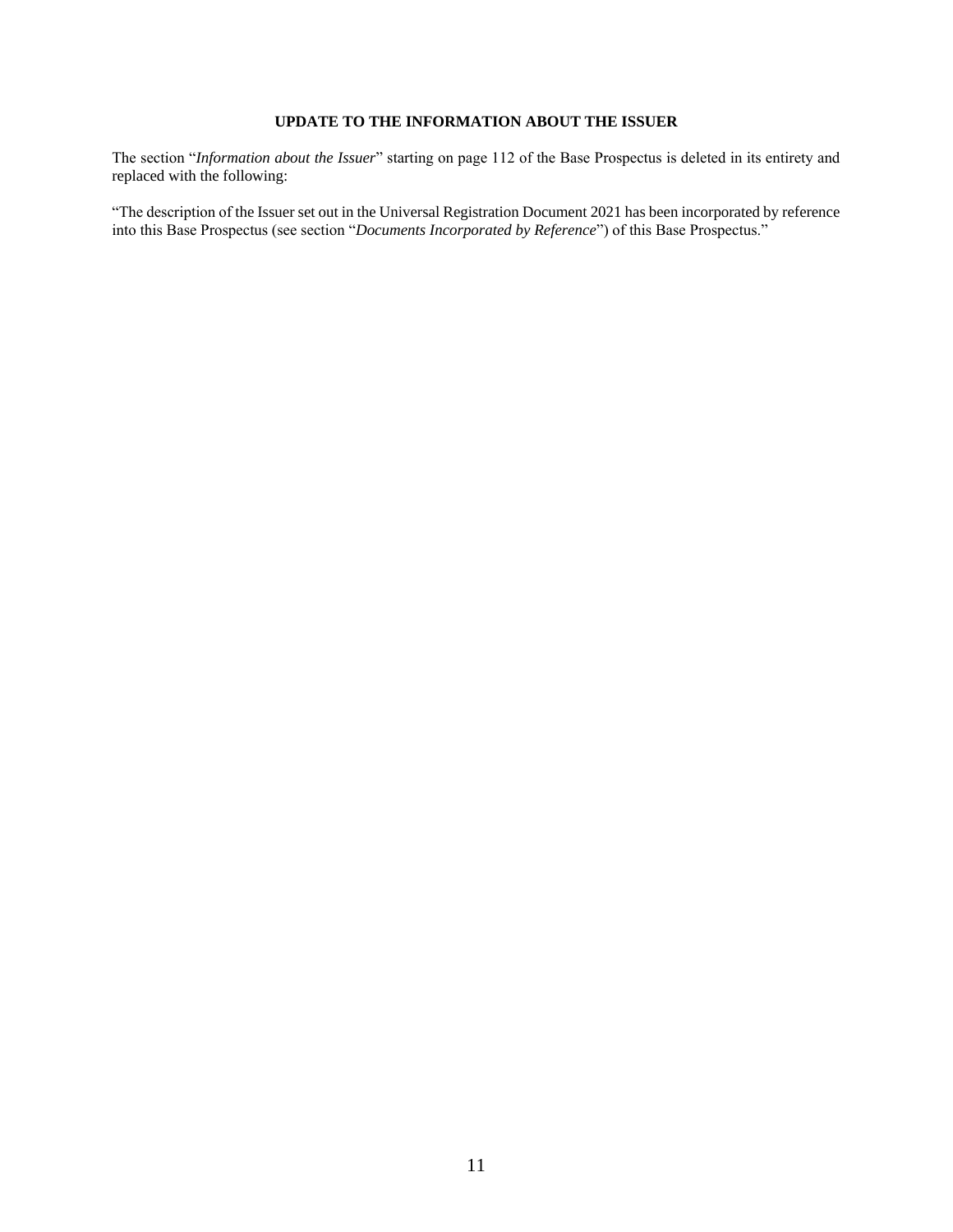#### **UPDATE TO THE RECENT DEVELOPMENTS**

<span id="page-11-0"></span>The following press releases are inserted at the end of the section "*Recent Developments*" starting on page 113 of the Base Prospectus:

#### **On 25 March 2022, the Issuer published the following press release:**

## **PROPOSALS TO THE SHAREHOLDERS' MEETING REGARDING THE SAINT-GOBAIN BOARD OF DIRECTORS**

In the context of the next Shareholders' General Meeting to be held on June 2, 2022, and on the recommendation of its Nominations and Remuneration Committee, the Board of Directors of Compagnie de Saint-Gobain decided unanimously at its meeting on March 24, 2022 to propose the following resolutions concerning its composition to the General Meeting:

#### **- Renewal of the term of office of Pierre-André de Chalendar as Director**

If the General Meeting renews his term of office as Director, the Board of Directors intends, as part of the transition to Benoit Bazin, Chief Executive Officer since July 1st, 2021, to reappoint Pierre-André de Chalendar as Chairman of the Board of Directors of Compagnie de Saint-Gobain and, in accordance with best practices, to maintain the position of Lead Independent Director, held by Jean-Dominique Senard.

In this context, Pierre-André de Chalendar has indicated to the Board of Directors that he would serve as Chairman for a maximum period of two years, i.e. until the June 2024 General Meeting at the latest.

## **- Ratification of the co-optation of Lina Ghotmeh, 42 years old, French-Lebanese architect, as an independent director**

Lina Ghotmeh was co-opted to replace Denis Ranque, who resigned, for the remainder of the latter's term of office, i.e. until the Shareholders' General Meeting to be held in June 2023.

Lina Ghotmeh brings to the Board her knowledge of the construction value chain and her expertise in digital transformation, innovation for sustainable architecture and her work on materials and the circular economy.

## **- Appointment of Thierry Delaporte, 54 years old, Chief Executive Officer of Wipro limited, as a new independent director**

Thierry Delaporte will bring to the Board the benefit of his experience as an executive director of a world-class Indian listed company, a leader in information technology, consulting and business process services, his knowledge of services related to digital and his international operational experience, particularly in the United States and Asia, especially in India.

If the shareholders approve these appointments, the Board will consist of 50% women, 36% foreign directors and 73% independent directors (excluding directors representing employees and representing employee shareholders, in accordance with the Afep-Medef Code). The appointment of Thierry Delaporte would continue the rejuvenation of the Board initiated with the appointment of Benoit Bazin as Director in June 2021 and the co-optation of Lina Ghotmeh in November 2021. It would further strengthen the Board's international experience and expertise in digital transformation and innovation.

## **Jean-Dominique Senard, Lead Independent Director, said:**

"*I am very pleased that Pierre-André de Chalendar has agreed to continue to bring his deep experience to the Group, in the best interests of Saint-Gobain. During the annual self-assessment of the Board, the directors were unanimous in highlighting the very good transition made by Pierre-André de Chalendar as Chairman of the Board and the very good interaction between the Chief Executive Officer and the Chairman of the Board.*"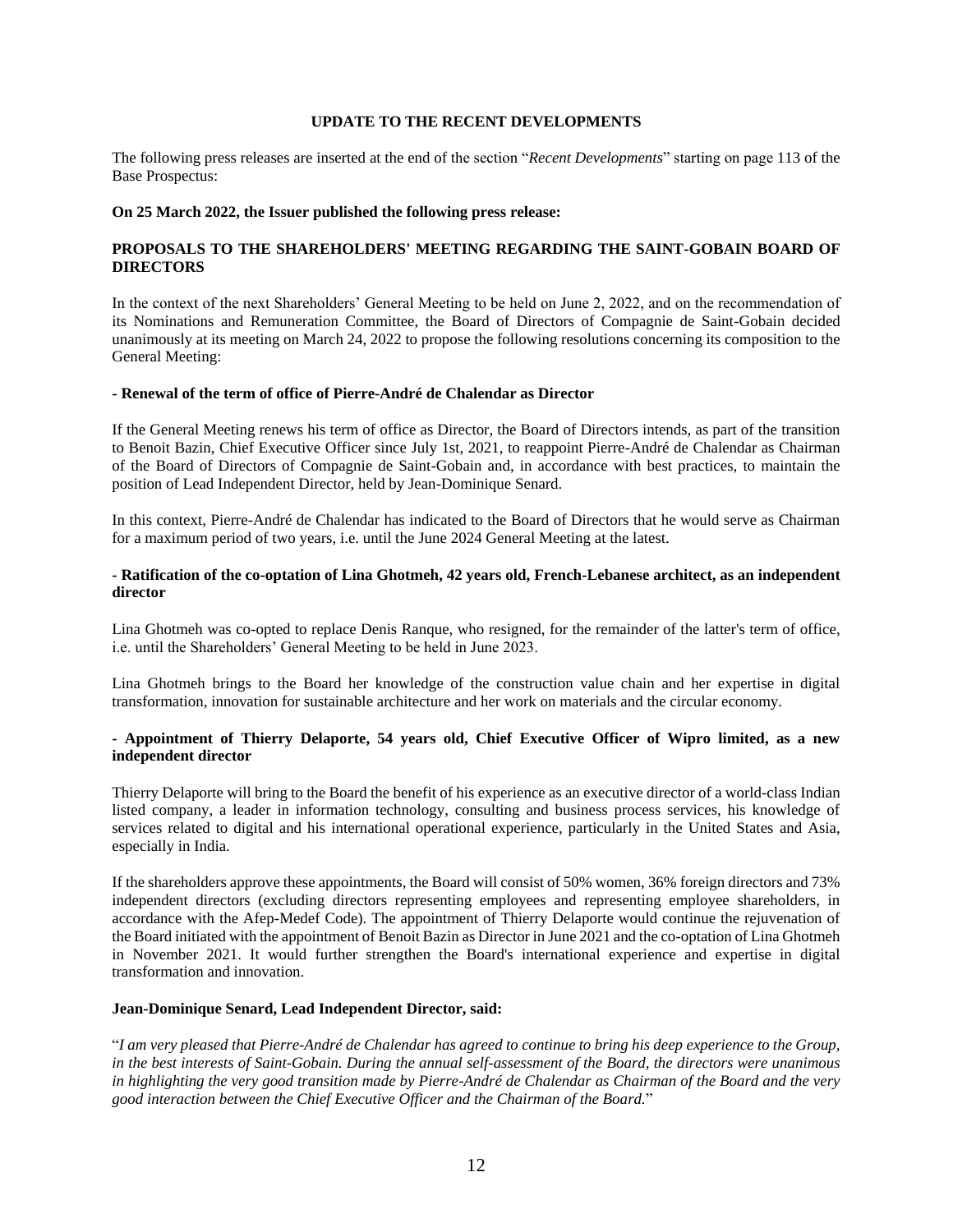#### **Pierre-André de Chalendar, Chairman of Saint-Gobain, said:**

"*I am extremely honored by the trust placed in me once again by the Board of Directors. If the shareholders so decide, it is with pride and enthusiasm that I will continue my work as Chairman of the Board of Saint-Gobain, for up to two years. I am also delighted with the remarkable work Benoit Bazin has done in positioning the Group perfectly for its new strategic plan since I handed over the CEO role to him on July 1st, 2021.*

*I am also very pleased that the appointments of Lina Ghotmeh and Thierry Delaporte are proposed to the shareholders. Lina and Thierry strengthen the expertise of the Board and will be able to play a key role as independent directors.*"

## **Biography of Lina Ghotmeh**

Lina Ghotmeh is an internationally renowned architect. She leads her own studio of architecture named "Lina Ghotmeh - Architecture" in Paris and produces architectural designs in France and abroad with a multicultural team.

She has been honored with numerous awards, including the French Ministry of Culture AJAP 2008 award, the French Academy DEJEAN Prize 2016, the Grand Prix Afex 2016, the Pierre Cardin Prize 2019 from the Paris Academy of Fine Arts, and more recently, the 2020 Tamayouz "Woman of Outstanding Achievement" award and the Schelling Architecture Prize 2020. She has been nominated for the Moira Gemmill English Prize.

Her work is exhibited at the 17th Architecture Biennale in Venice and is frequently published, notably in Phaidon and RIBA books, or in the magazines AA, Domus and Architectural Record.

She holds teaching positions at Yale School of Architecture in the United States, University of Toronto in Canada and she has taught at the Ecole Spéciale d'Architecture. She has lectured in various institutions including Columbia University in the United States, the Parsons School in France and the Royal College of Art in the United Kingdom.

#### **Biography of Thierry Delaporte**

A French national, Thierry Delaporte began his career in 1992 with the consulting firm Arthur Andersen before joining the Capgemini group in 1995. He first held various financial positions, including Chief Financial Officer of the Southern Europe zone, then of the Asia-Pacific zone. He then spent nearly 15 years in the United States in financial and operational management positions, including Chief Financial Officer of North America, Chief Executive Officer of the International Financial Services strategic unit and then Managing Director of the Latin America zone. In 2018, he was appointed Group Chief Operating Officer, a position he held until 2020. In June 2020, he joined Wipro Limited, a Bangalore-based company listed on the NYSE (*New York Stock Exchange*), BSE (*Bombay Stock Exchange*) and NSE (*National Stock Exchange of India*) and a leader in information technology, consulting and business process services, as Chief Executive Officer.

Thierry Delaporte is a graduate of the Institut d'Etudes Politiques de Paris and holds a Master's degree in Law from the University of Paris II Assas. He is also co-founder of the non-profit organization Life Project 4 Youth.

## **On 5 April 2022, the Issuer published the following press release:**

## **SAINT-GOBAIN DIVESTS ITS DISTRIBUTION BUSINESS IN POLAND**

Saint-Gobain Group has entered into an agreement for the sale of Tadmar, its Polish distribution brand specialized in plumbing, heating and sanitaryware products, to the Polish company 3W.

In 2021, Tadmar generated revenues of around €100 million. It has around 50 sales outlets and 2 logistic centers and employs 460 people.

This divestment marks the complete exit of Saint-Gobain from distribution in Poland.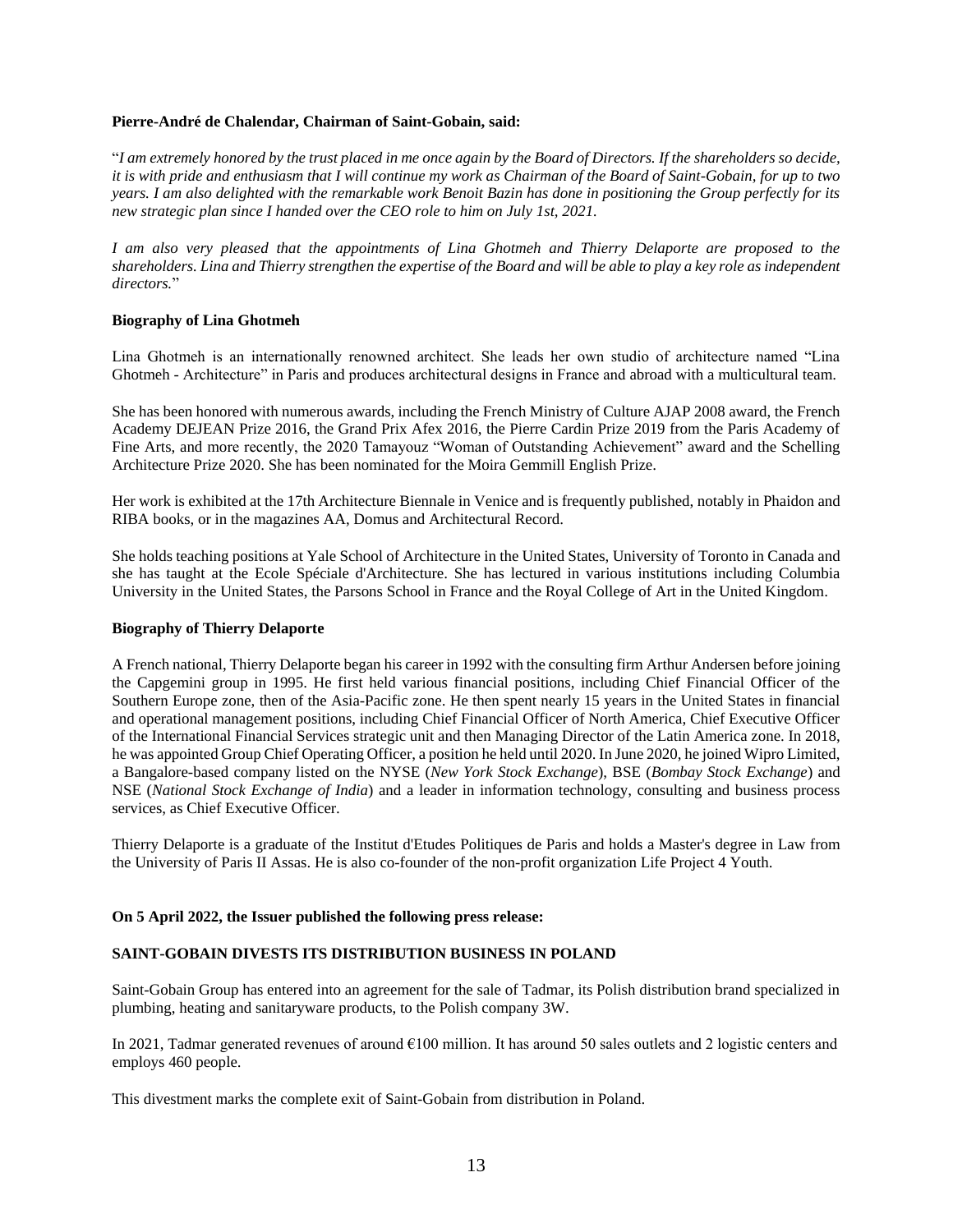The finalization of this transaction is subject to approval by the Polish Office for Competition and Consumer Protection and is expected to be completed by the end of 2022.

This transaction is part of Saint-Gobain's continued business profile optimization strategy, in line with the "Grow & Impact" plan objectives.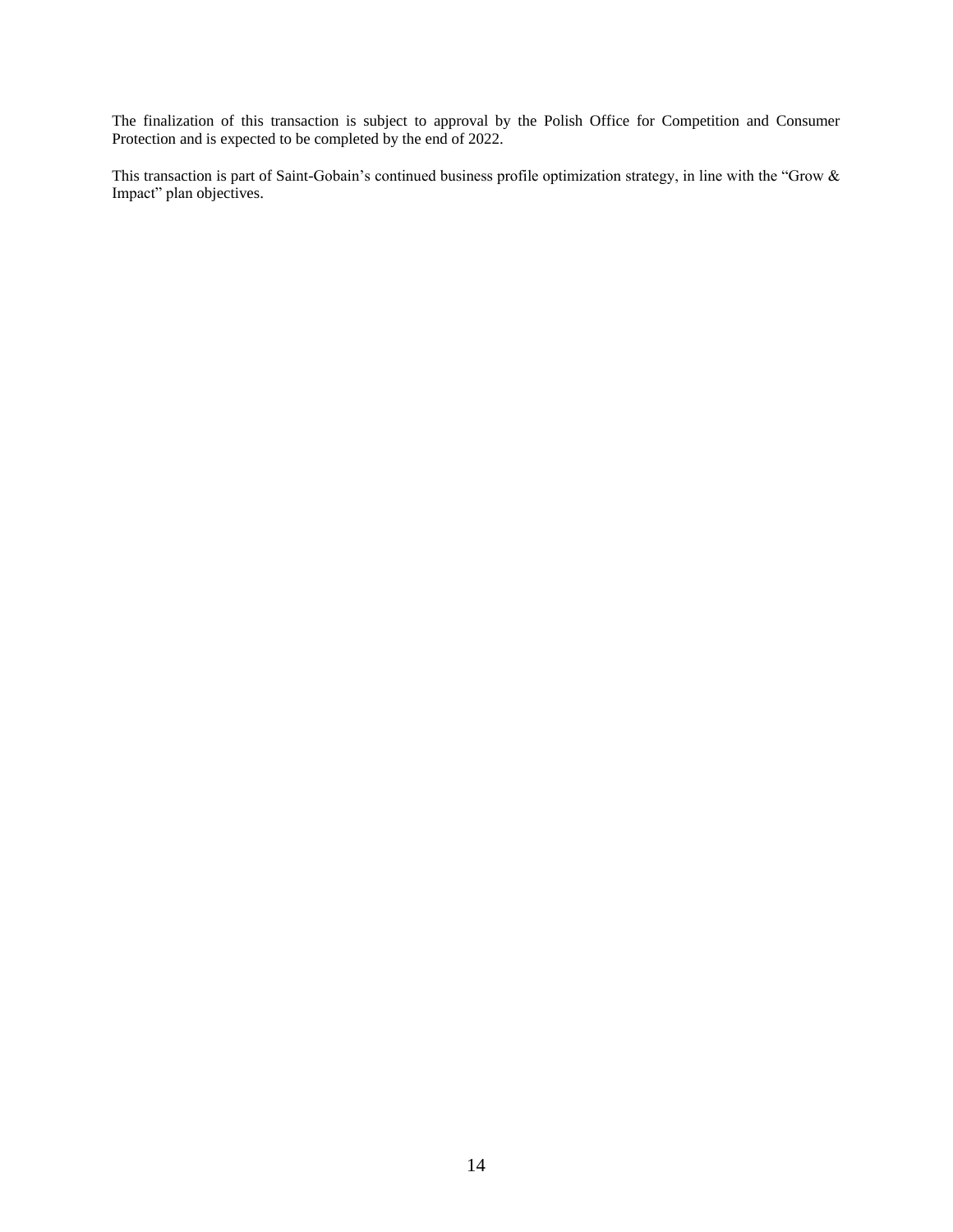## **UPDATE TO TAXATION**

<span id="page-14-0"></span>The section "*Taxation"* starting on page 136 of the Base Prospectus is deleted in its entirety and replaced with the following:

#### **France Taxation**

*The descriptions below are intended as a basic summary of certain withholding tax consequences that may be relevant in France to holders of Notes who do not concurrently hold shares of the Issuer. They are of a general nature and are not intended to be exhaustive. They are based upon laws and regulations as interpreted by the French tax authorities as at the date hereof which may be subject to change, possibly with a retroactive effect. Persons who are in any doubt as to their tax position should consult a professional tax adviser.*

Pursuant to Article 125 A III of the French General Tax Code, payments of interest or other forms of revenue paid on such Notes made by the Issuer are not subject to withholding tax unless such payments are made outside France in a non-cooperative State or territory within the meaning of Article 238-0 A of the French General Tax Code (a "**Non-Cooperative State**"), in which case a 75% withholding tax is applicable subject to exceptions, certain of which are set forth below, and to the more favourable provisions of any applicable double tax treaty. The 75% withholding tax is applicable irrespective of the tax residence of the Noteholder. The list of Non-Cooperative States is published by a ministerial executive order, which may be updated at any time and at least once a year. A law no 2018-898 published on 24 October 2018 has (i) removed the specific exclusion of the Member States of the European Union, (ii) expanded the list of Non-Cooperative States as defined under Article 238-0 A of the French General Tax Code, to include states and jurisdictions on the blacklist published by the Council of the European Union as amended from time to time and (iii) as a consequence, expanded this withholding tax regime to certain states and jurisdictions included in such blacklist.

Furthermore, according to Article 238 A of the French General Tax Code, interest and other revenues will not be deductible from the Issuer's taxable income, if they are paid or accrued to persons domiciled or established in a Non-Cooperative State or paid to a bank account opened in a financial institution located in such a Non-Cooperative State. The above mentioned law published on 24 October 2018 which amended the Non-Cooperative State list, expanded this regime to all the states and jurisdictions included in the blacklist published by the Council of the European Union as amended from time to time. Under certain conditions, any such non-deductible interest or other revenues may be recharacterised as constructive dividends pursuant to Articles 109 *et seq.* of the French General Tax Code, in which case such non-deductible interest and other revenues may be subject to the withholding tax set out under Article 119 *bis* 2 of the same Code, at a rate of (i) 25% for the fiscal years opened on or after 1 January 2022 for Noteholders who are non-French tax resident legal persons, (ii) 12.8% for Noteholders who are non-French tax resident individuals, in each case (x) unless payments are made in a Non-Cooperative State (which includes states and jurisdictions included in the blacklist published by the Council of the European Union as amended from time to time subject to certain limitations for the application of the withholding tax set forth in Article 119 *bis* 2 of the French General Tax Code) in which case the withholding tax rate would be equal to 75% and (y) subject to certain exceptions and to more favourable provisions of any applicable double tax treaty.

Notwithstanding the foregoing, neither the 75% withholding tax provided by Article 125 A III of the French General Tax Code, nor, to the extent the relevant interest or revenues relate to genuine transactions and is not in an abnormal or exaggerated amount, neither the non-deductibility of the interest and other revenues nor the withholding tax set out under Article 119 *bis* 2 of the same Code that may be levied as a result of such non-deductibility, will apply in respect of a particular issue of Notes provided that the Issuer can prove that the main purpose and effect of such issue of Notes is not that of allowing the payments of interest or other revenues to be made in a Non-Cooperative State (the "**Exception**").

In addition, under French tax administrative guidelines (BOI-INT-DG-20-50-20 no 290 dated 24 February 2021, BOI-INT-DG-20-50-30 no 150 dated 24 February 2021, BOI-RPPM-RCM-30-10-20-40-20191220 no 1 and 10 dated 20 December 2019 and BOI-IR-DOMIC-10-20-20-60-20191220 no 10 dated 20 December 2019) an issue of Notes benefits from the Exception without the Issuer having to provide any evidence supporting the main purpose and effect of such issue of Notes, if such Notes are: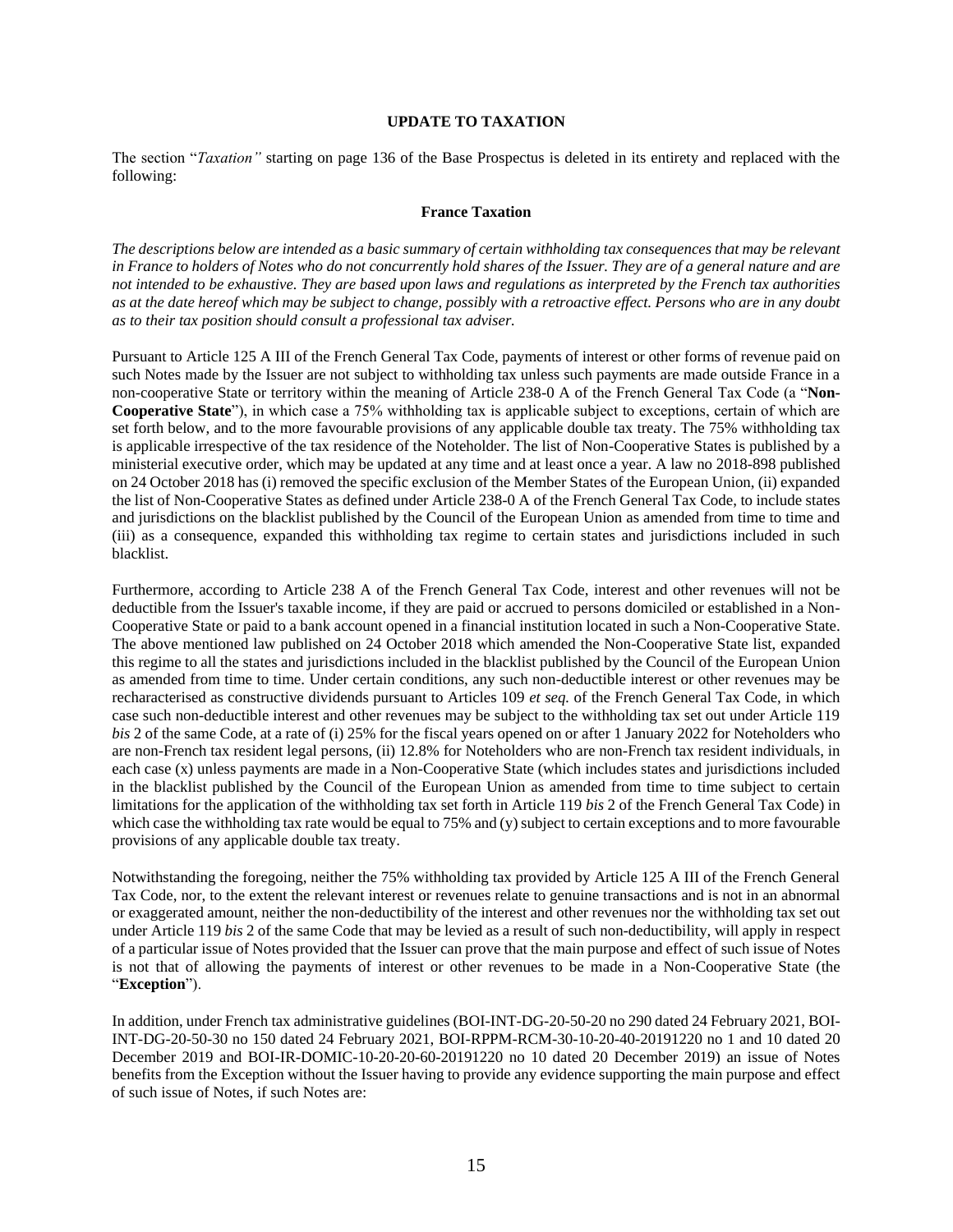- (i) offered by means of a public offer within the meaning of Article L. 411-1 of the French Monetary and Financial Code or pursuant to an equivalent offer in a State other than a Non-Cooperative State. For this purpose, an "equivalent offer" means any offer requiring the registration or submission of an offer document by or with a foreign securities market authority; or
- (ii) admitted to trading on a regulated market or on a French or foreign multilateral securities trading system provided that such market or system is not located in a Non-Cooperative State, and the operation of such market is carried out by a market operator or an investment services provider, or by some other similar foreign entity, provided further that such market operator, investment services provider or entity is not located in a Non-Cooperative State; or
- (iii) admitted, at the time of their issue, to the operations of a central depositary or of a securities clearing and delivery and payments systems operator within the meaning of Article L.561-2 of the French Monetary and Financial Code, or of one or more similar foreign depositaries or operators provided that such depositaries or operators are not located in a Non-Cooperative State.

The tax regime applicable to Notes issued on or after 1 March 2010 which are consolidated (*assimilables* for the purpose of French law) with Notes issued before 1 March 2010 will be set out in the final terms of the Notes where relevant.

## *Withholding tax applicable to French tax resident individuals*

Pursuant to Article 125 A of the French General Tax Code (i.e. where the paying agent (*établissement payeur*) is established in France), subject to certain exceptions, interest and other similar income received by French tax resident individuals is subject to a 12.8% levy withheld at source, which is deductible from their personal income tax liability in respect of the year in which the payment has been made. Social contributions (CSG, CRDS and solidarity levy) are also levied by way of withholding tax at an aggregate rate of 17.2% on interest paid to French tax resident individuals. Holders of Notes who are French tax resident individuals are urged to consult with their usual tax advisor on the way the 12.8% levy and the 17.2% social contributions are collected, in particular where the paying agent is not established in France.

## **European financial transaction tax**

On 14 February 2013, the European Commission published a proposal (the "**Commission's Proposal**") for a Directive for a common financial transaction tax (the "**FTT**") in Austria, Belgium, Estonia, France, Germany, Greece, Italy, Portugal, Slovenia, Slovakia and Spain (the "**Participating Member States**") and which, if enacted, could apply under certain circumstances to transactions involving the Notes. The issuance and subscription of Notes should, however, be exempt. However, Estonia has since stated that it will not participate.

The mechanism by which the tax would be applied and collected is not yet known, but if the proposed directive or any similar tax is adopted, transactions in the Notes would be subject to higher costs, and the liquidity of the market for the Notes may be diminished.

Following the lack of consensus in the negotiations on the Commission's Proposal, the Participating Member States (excluding Estonia) and the scope of such tax is uncertain. Based on recent public statements, the Participating Member States (excluding Estonia) have agreed to continue negotiations on the basis of a proposal that would reduce the scope of the FTT and would only concern listed shares of European companies with a market capitalisation exceeding EUR 1 billion on 1 December of the year preceding the taxation year. According to this revised proposal, the applicable tax rate would not be less than 0.2%. Such proposal remains subject to change until a final approval and it may therefore be altered prior to any implementation, the timing of which remains unclear. Additional EU Member States may decide to participate and/or certain of the Participating Member States (excluding Estonia which already withdrew) may decide to withdraw. Prospective holders of Notes are advised to seek their own professional advice in relation to the consequences of the FTT that could be associated with subscribing for, purchasing, holding and disposing of the Notes.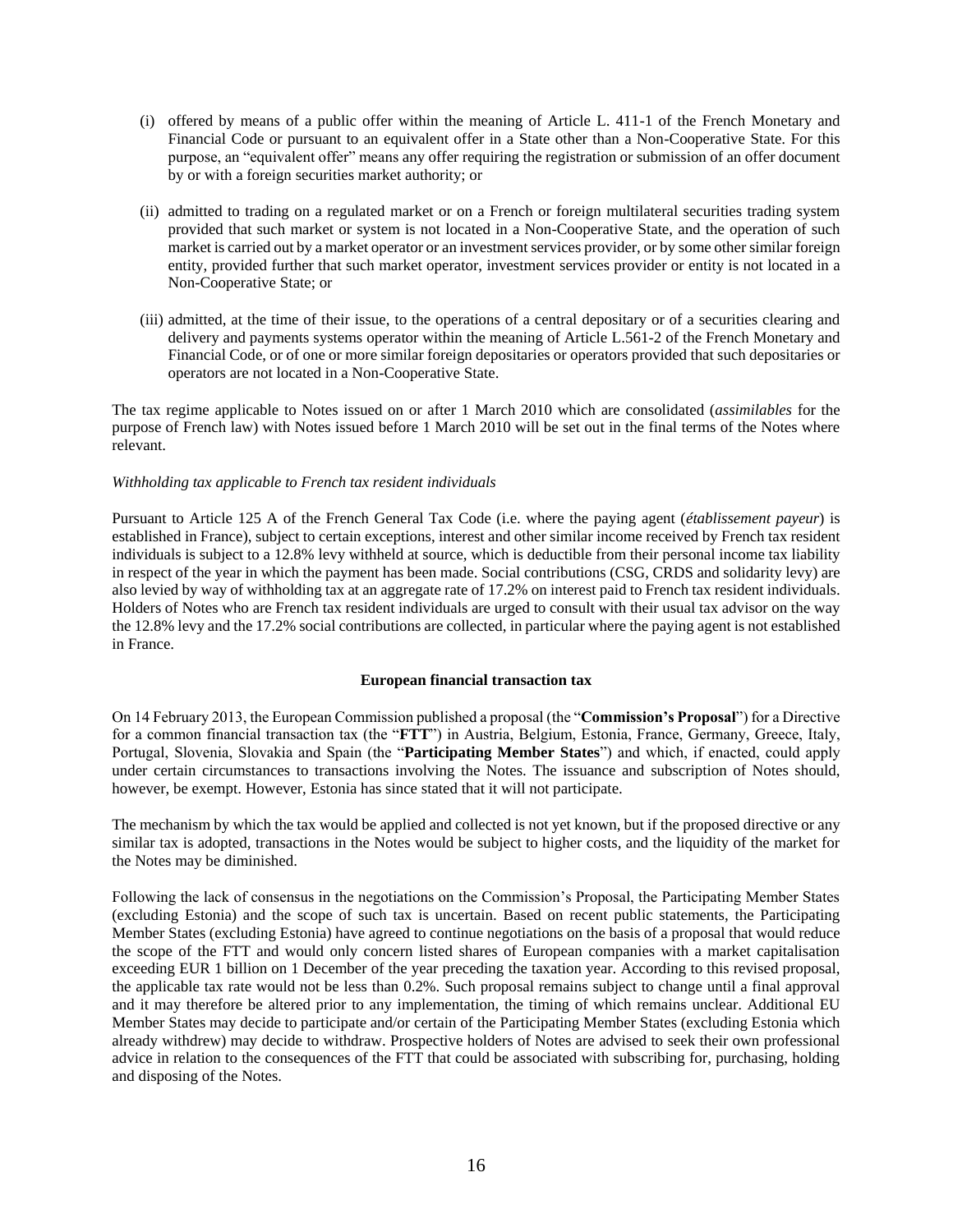## **US Taxation**

US persons considering the purchase of Notes should consult their own tax advisers concerning the application of US federal income tax laws to their particular situations as well as any consequences of the purchase, ownership and disposition of Notes arising under the laws of any state, local or other taxing jurisdiction.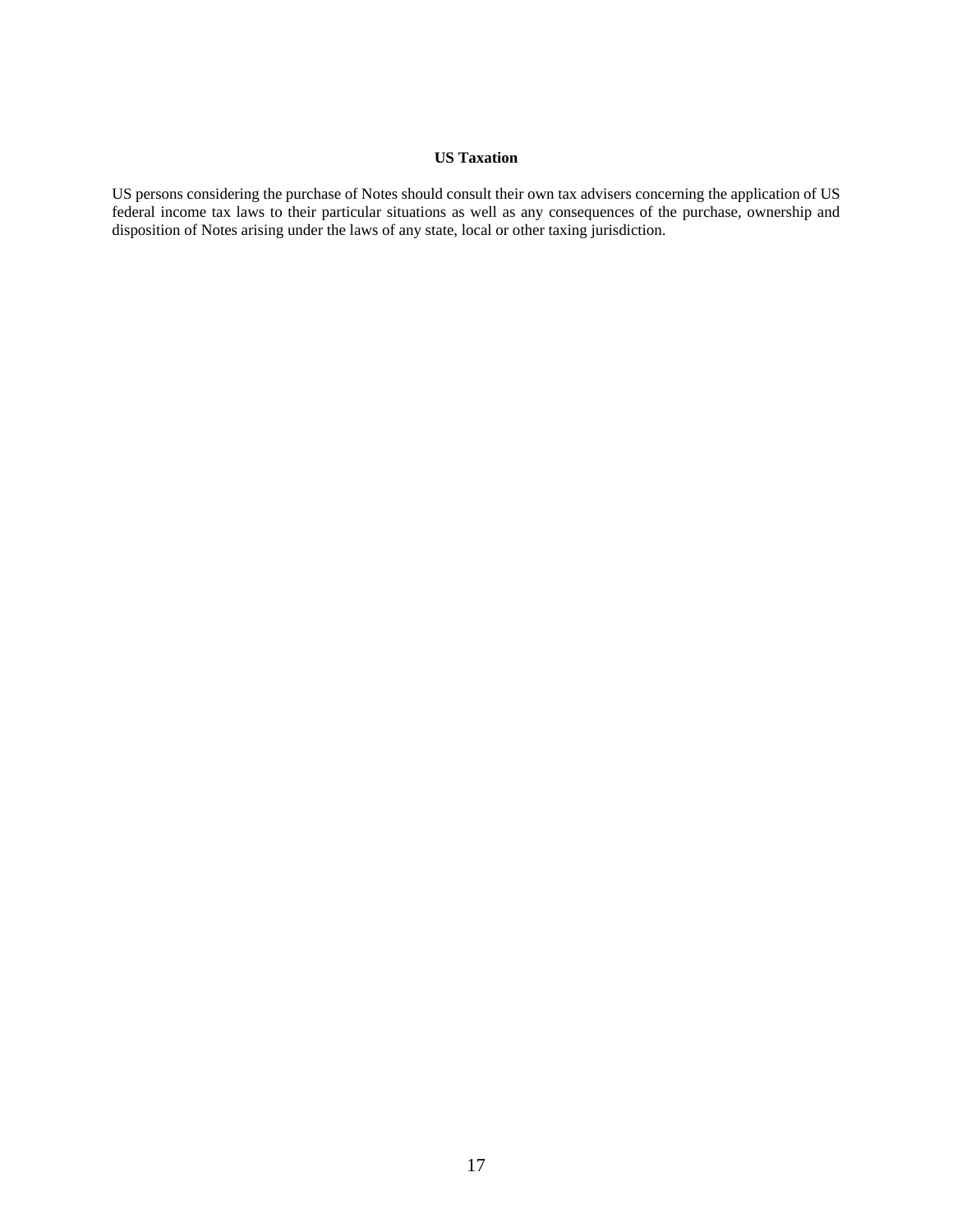#### **UPDATE TO THE GENERAL INFORMATION**

<span id="page-17-0"></span>The section "*General Information*" starting on page 172 of the Base Prospectus is amended as follows.

The paragraph entitled "*Authorisation*" appearing on page 172 of the Base Prospectus is deleted in its entirety and replaced with the following:

## "**Authorisation**

The Programme and the issue of Notes have been duly authorised by resolutions of the Board of Directors of the Issuer dated 20 February 2013 (which included authorisation of the increase of the Programme to EUR15,000,000,000), 25 February 2021 and 24 February 2022. Each issue of Notes which constitute obligations under French law must be authorised by the Board of Directors. Each issue of Notes which do not constitute *obligations* under French law must be authorised by the decision of a *Directeur Général* of the Issuer."

The paragraph entitled "*Documents Available*" appearing on page 172 of the Base Prospectus is deleted in its entirety and replaced with the following:

## "**Documents Available**

For the period of 12 months following the date of this Base Prospectus, copies of the following documents will, when published, be available from the registered office of the Issuer and from the specified office of the Paying Agent for the time being in London:

- the *Statuts* (with a direct and accurate English translation thereof) of the Issuer;
- the *Document d'enregistrement universel 2021*;
- the audited consolidated financial statements of the Issuer in respect of the years ended 31 December 2019, 31 December 2020 and 31 December 2021 together with the audit reports prepared in connection therewith. The Issuer currently prepares audited consolidated and non-consolidated accounts on an annual basis;
- the Agency Agreement;
- a copy of this Base Prospectus including any documents incorporated by reference herein; and
- any future prospectuses, information memoranda and supplements including Final Terms to this Base Prospectus and any other documents incorporated herein or therein by reference.

In addition, copies of this Base Prospectus, each Final Terms relating to listed Notes, the Universal Registration Document 2020 and the Universal Registration Document 2021 incorporated by reference herein are available on the website of AMF (www.amf-france.org)."

The paragraph entitled "*Significant or Material Change*" appearing on page 173 of the Base Prospectus is deleted in its entirety and replaced with the following:

## **"Significant or Material Change**

There has been no significant change in the financial position or financial performance of the Group since 31 December 2021, being the date of its last published consolidated annual financial statements.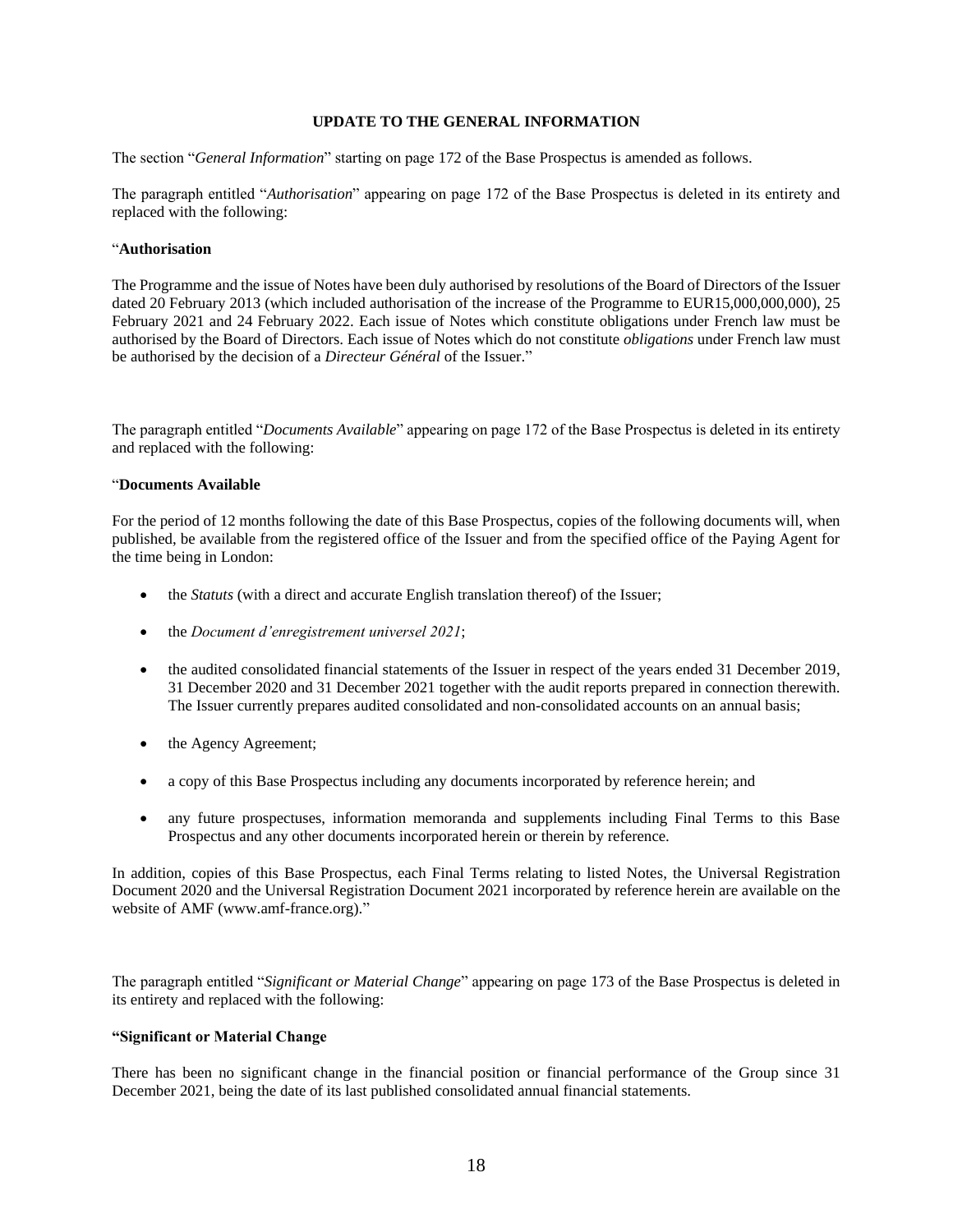There has been no material adverse change in the financial position or prospects of the Issuer since 31 December 2021, being the date of its last published consolidated annual financial statements."

The paragraph entitled "*Auditors*" appearing on pages 173 and 174 of the Base Prospectus is deleted in its entirety and replaced with the following:

#### "**Auditors**

PricewaterhouseCoopers Audit, 63, rue de Villiers, 92208 Neuilly-sur-Seine Cedex, France and KPMG Audit — Department of KPMG S.A. of Tour Eqho, 2, avenue Gambetta, CS 60055, 92066 Paris La Défense, France, both of whom are members of the *Compagnie Régionale des Commissaires aux Comptes de Versailles*, have audited, and rendered unqualified audit reports on the financial statements of the Issuer for the years ended 31 December 2019, 31 December 2020 and 31 December 2021, and have rendered an auditors' review report on the 2021 half-year financial information."